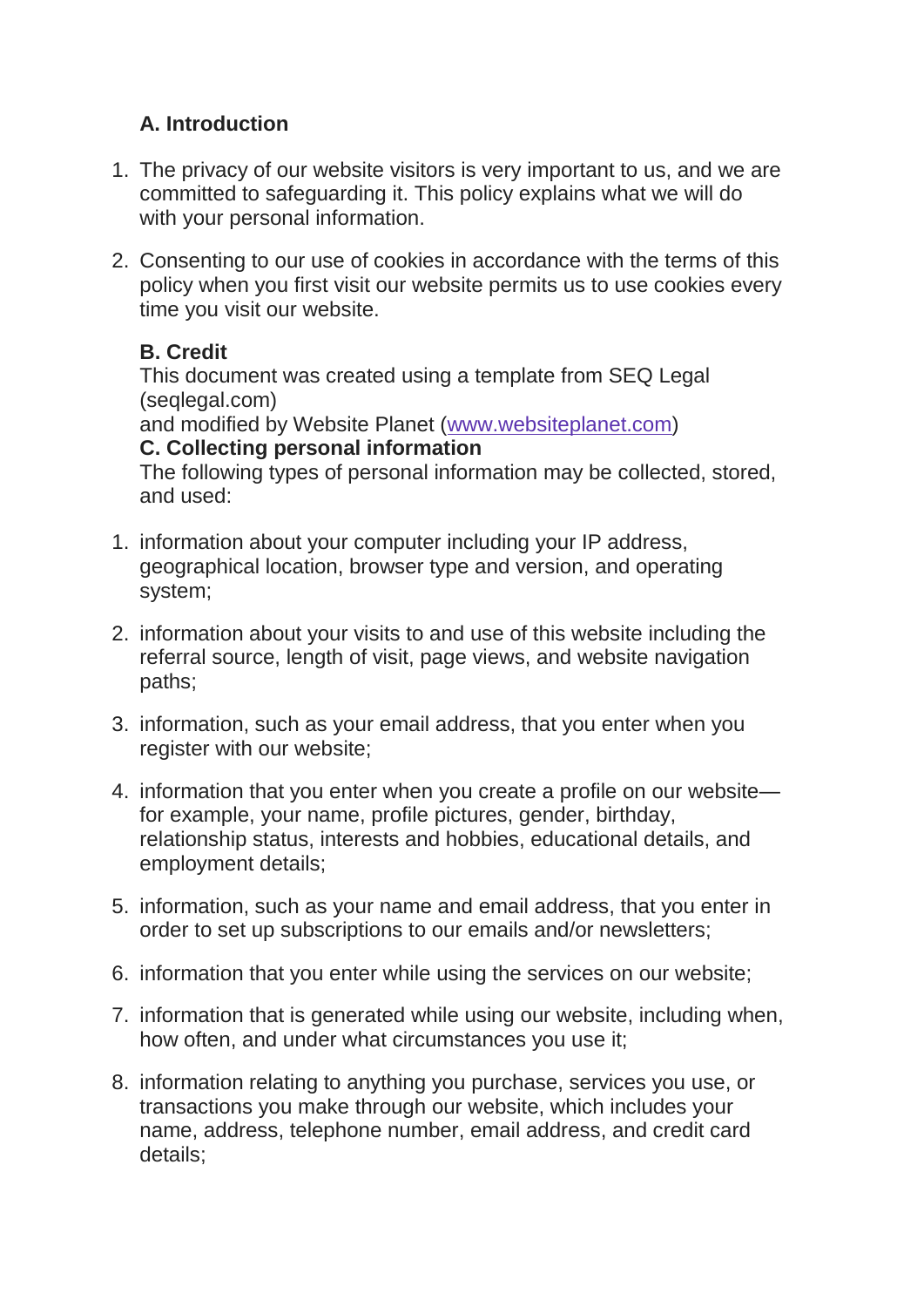- 9. information that you post to our website with the intention of publishing it on the internet, which includes your username, profile pictures, and the content of your posts;
- 10. information contained in any communications that you send to us by email or through our website, including its communication content and metadata;
- 11. any other personal information that you send to us.

Before you disclose to us the personal information of another person, you must obtain that person's consent to both the disclosure and the processing of that personal information in accordance with this policy **D. Using your personal information**

Personal information submitted to us through our website will be used for the purposes specified in this policy or on the relevant pages of the website. We may use your personal information for the following:

- 1. administering our website and business;
- 2. personalizing our website for you;
- 3. enabling your use of the services available on our website;
- 4. sending you goods purchased through our website;
- 5. supplying services purchased through our website;
- 6. sending statements, invoices, and payment reminders to you, and collecting payments from you;
- 7. sending you non-marketing commercial communications;
- 8. sending you email notifications that you have specifically requested;
- 9. sending you our email newsletter, if you have requested it (you can inform us at any time if you no longer require the newsletter);
- 10. sending you marketing communications relating to our business or the businesses of carefully-selected third parties which we think may be of interest to you, by post or, where you have specifically agreed to this, by email or similar technology (you can inform us at any time if you no longer require marketing communications);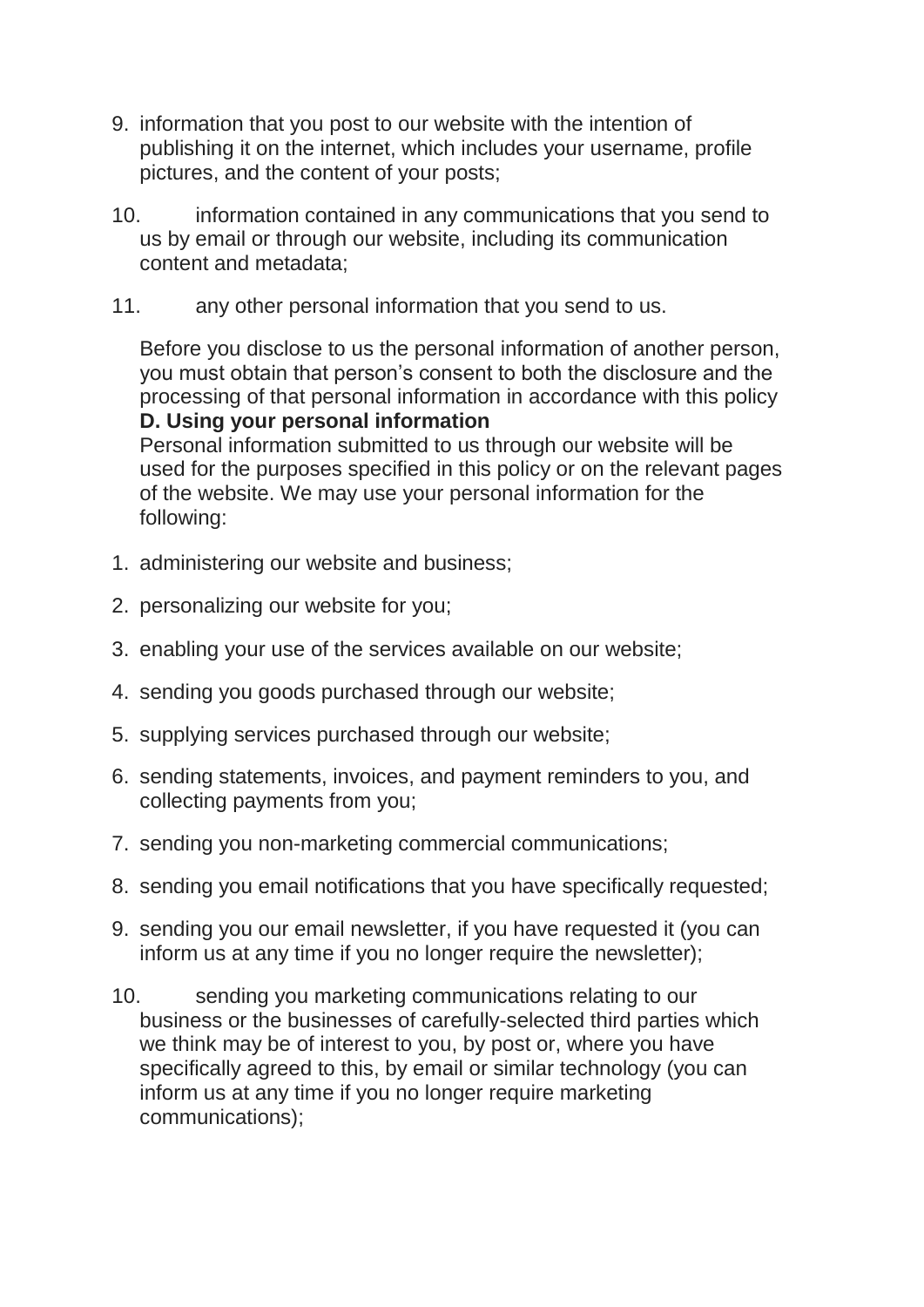- 11. providing third parties with statistical information about our users (but those third parties will not be able to identify any individual user from that information);
- 12. dealing with inquiries and complaints made by or about you relating to our website;
- 13. keeping our website secure and prevent fraud;
- 14. verifying compliance with the terms and conditions governing the use of our website (including monitoring private messages sent through our website private messaging service); and
- 15. other uses.

If you submit personal information for publication on our website, we will publish and otherwise use that information in accordance with the license you grant to us.

Your privacy settings can be used to limit the publication of your information on our website and can be adjusted using privacy controls on the website.

We will not, without your express consent, supply your personal information to any third party for their or any other third party's direct marketing.

#### **E. Disclosing personal information**

We may disclose your personal information to any of our employees, officers, insurers, professional advisers, agents, suppliers, or subcontractors as reasonably necessary for the purposes set out in this policy.

We may disclose your personal information to any member of our group of companies (this means our subsidiaries, our ultimate holding company and all its subsidiaries) as reasonably necessary for the purposes set out in this policy.

We may disclose your personal information:

- 1. to the extent that we are required to do so by law;
- 2. in connection with any ongoing or prospective legal proceedings;
- 3. in order to establish, exercise, or defend our legal rights (including providing information to others for the purposes of fraud prevention and reducing credit risk);
- 4. to the purchaser (or prospective purchaser) of any business or asset that we are (or are contemplating) selling; and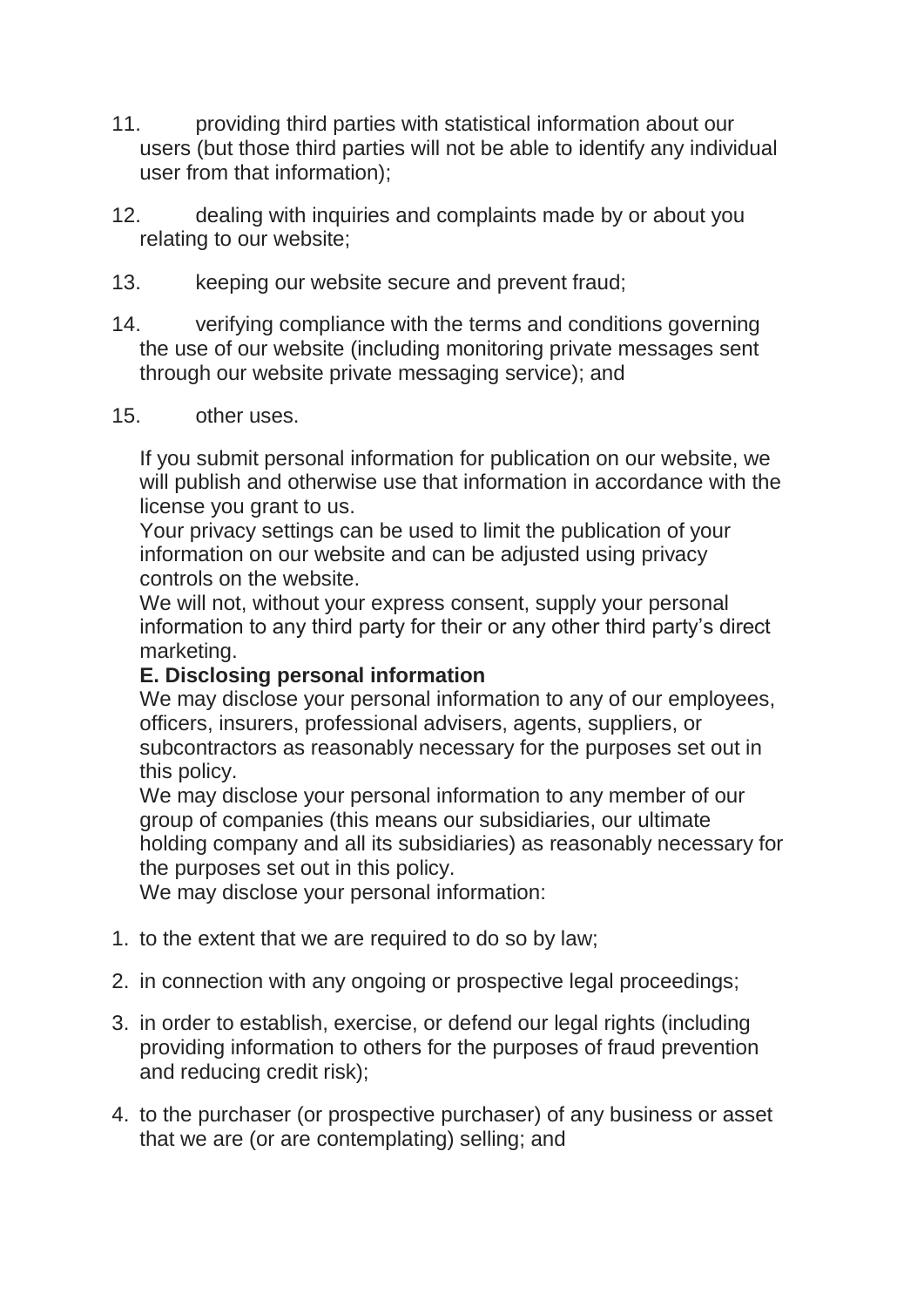5. to any person who we reasonably believe may apply to a court or other competent authority for disclosure of that personal information where, in our reasonable opinion, such court or authority would be reasonably likely to order disclosure of that personal information.

Except as provided in this policy, we will not provide your personal information to third parties.

#### **F. International data transfers**

- 1. Information that we collect may be stored, processed in, and transferred between any of the countries in which we operate in order to enable us to use the information in accordance with this policy.
- 2. Information that we collect may be transferred to the following countries which do not have data protection laws equivalent to those in force in the European Economic Area: the United States of America, Russia, Japan, China, and India.
- 3. Personal information that you publish on our website or submit for publication on our website may be available, via the internet, around the world. We cannot prevent the use or misuse of such information by others.
- 4. You expressly agree to the transfers of personal information described in this Section F.

# **G. Retaining personal information**

- 1. This Section G sets out our data retention policies and procedure, which are designed to help ensure that we comply with our legal obligations regarding the retention and deletion of personal information.
- 2. Personal information that we process for any purpose or purposes shall not be kept for longer than is necessary for that purpose or those purposes.
- 3. Without prejudice to article G-2, we will usually delete personal data falling within the categories set out below at the date/time set out below:
- 1. personal data type will be deleted after a year and And possibly even at the end of a calendar year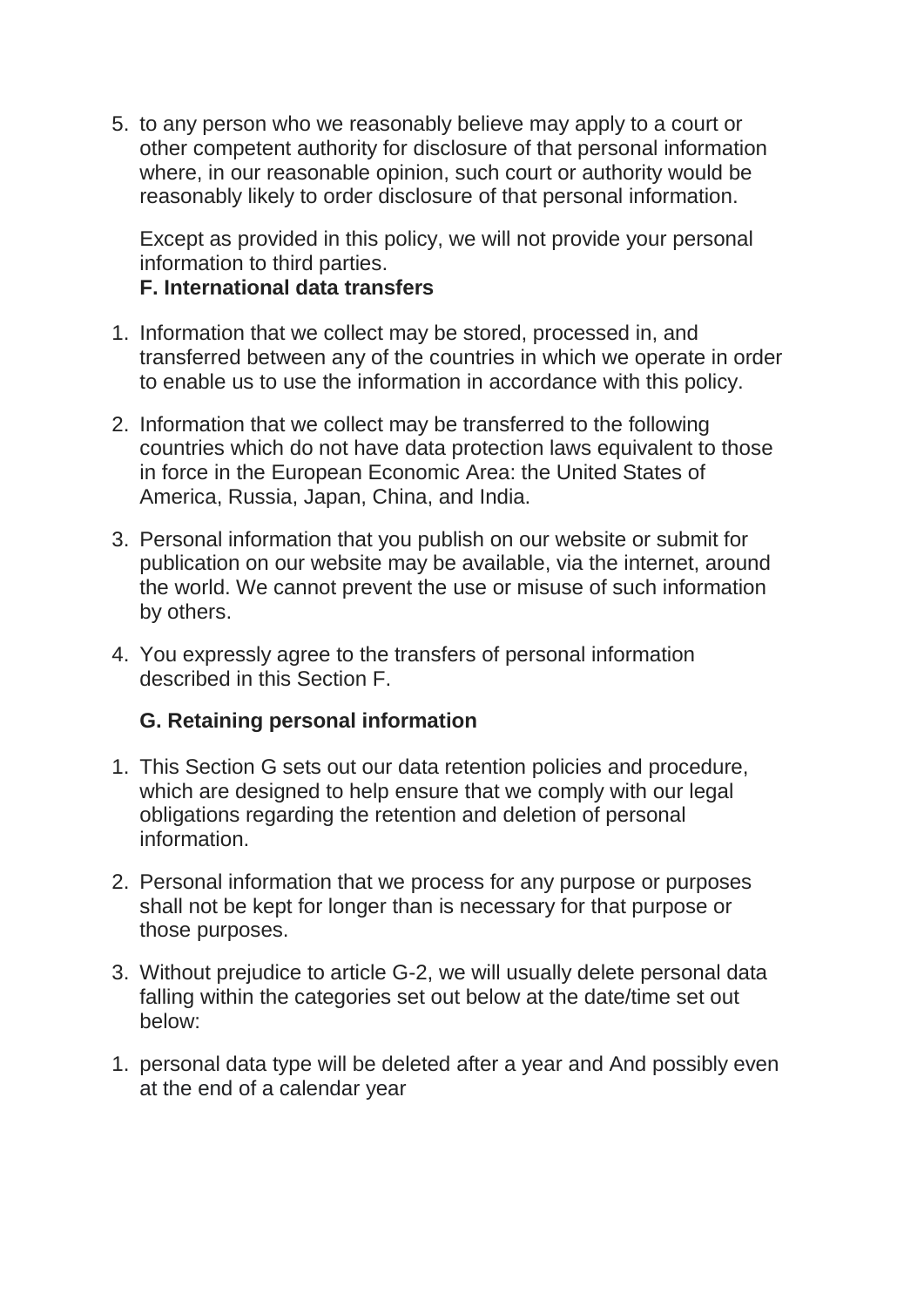- 4. Notwithstanding the other provisions of this Section G, we will retain documents (including electronic documents) containing personal data:
- 1. to the extent that we are required to do so by law;
- 2. if we believe that the documents may be relevant to any ongoing or prospective legal proceedings; and
- 3. in order to establish, exercise, or defend our legal rights (including providing information to others for the purposes of fraud prevention and reducing credit risk).

# **H. Security of your personal information**

- 1. We will take reasonable technical and organizational precautions to prevent the loss, misuse, or alteration of your personal information.
- 2. We will store all the personal information you provide on our secure (password- and firewall-protected) servers.
- 3. All electronic financial transactions entered into through our website will be protected by encryption technology.
- 4. You acknowledge that the transmission of information over the internet is inherently insecure, and we cannot guarantee the security of data sent over the internet.
- 5. You are responsible for keeping the password you use for accessing our website confidential; we will not ask you for your password (except when you log in to our website).

# **I. Amendments**

We may update this policy from time to time by publishing a new version on our website. You should check this page occasionally to ensure you understand any changes to this policy. We may notify you of changes to this policy by email or through the private messaging system on our website.

#### **J. Your rights**

You may instruct us to provide you with any personal information we hold about you; provision of such information will be subject to the following:

- 1. the payment of a fee per deal and
- 2. the supply of appropriate evidence of your identity for this purpose, we will usually accept a photocopy of your passport certified by a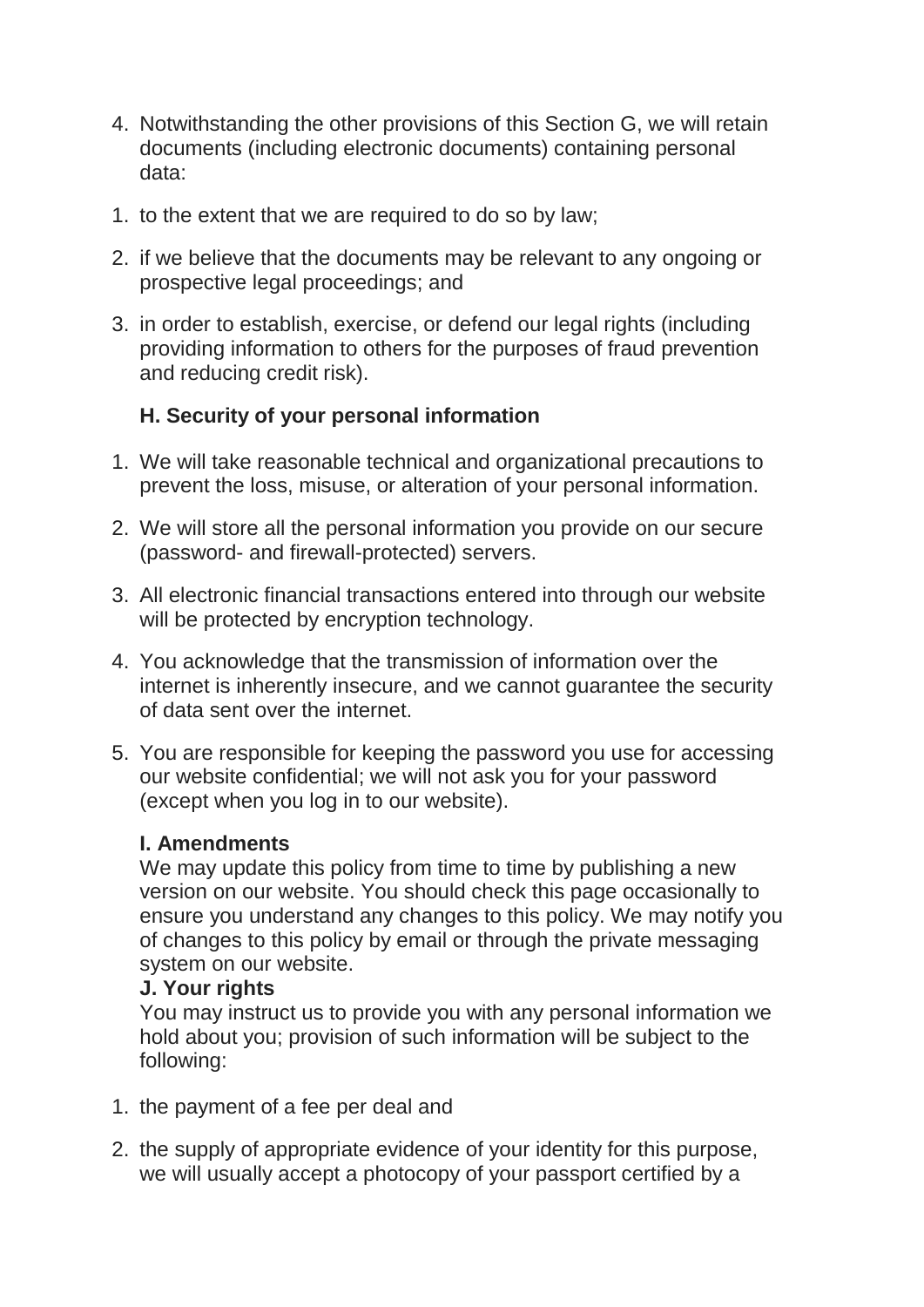notary plus an original copy of a utility bill showing your current address.

We may withhold personal information that you request to the extent permitted by law.

You may instruct us at any time not to process your personal information for marketing purposes.

In practice, you will usually either expressly agree in advance to our use of your personal information for marketing purposes, or we will provide you with an opportunity to opt out of the use of your personal information for marketing purposes.

### **K. Third party websites**

Our website includes hyperlinks to, and details of, third party websites. We have no control over, and are not responsible for, the privacy policies and practices of third parties.

### **L. Updating information**

Please let us know if the personal information that we hold about you needs to be corrected or updated.

### **M. Cookies**

Our website uses cookies. A cookie is a file containing an identifier (a string of letters and numbers) that is sent by a web server to a web browser and is stored by the browser. The identifier is then sent back to the server each time the browser requests a page from the server. Cookies may be either "persistent" cookies or "session" cookies: a persistent cookie will be stored by a web browser and will remain valid until its set expiry date, unless deleted by the user before the expiry date; a session cookie, on the other hand, will expire at the end of the user session, when the web browser is closed. Cookies do not typically contain any information that personally identifies a user, but personal information that we store about you may be linked to the information stored in and obtained from cookies.( We may use session and persistent cookies on our website).

- 1. The names of the cookies that we use on our website, and the purposes for which they are used, are set out below:
- 1. we use Google Analytics and Adwords on our website to recognize a computer when a user visits the website / track users as they navigate the website / enable the use of a shopping cart on the website / improve the website's usability / analyze the use of the website / administer the website / prevent fraud and improve the security of the website / personalize the website for each user / target advertisements which may be of particular interest to specific users
- 2. Most browsers allow you to refuse to accept cookies—for example: